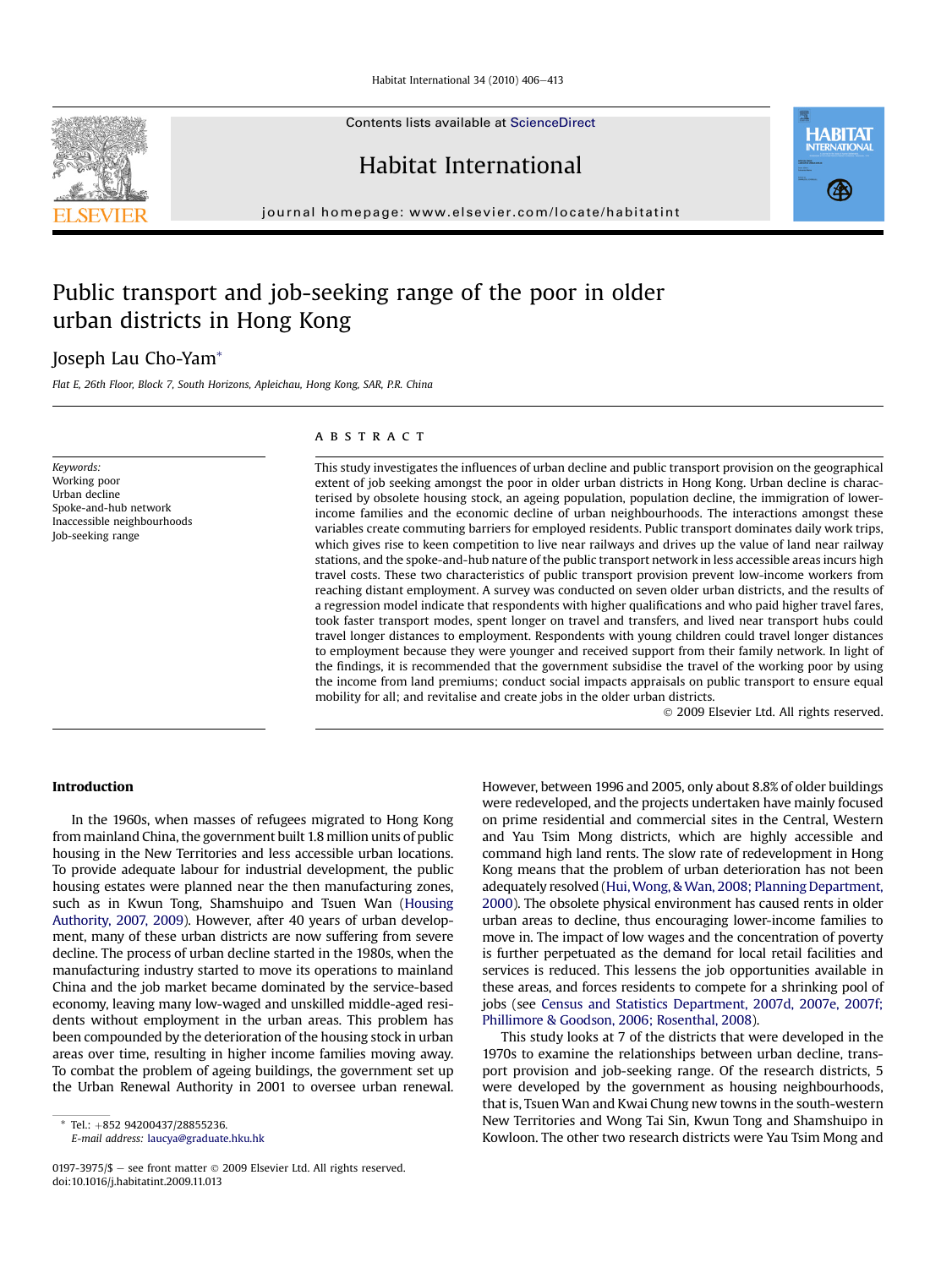Kowloon City, where private premises account for over 80% of the total housing stock (see Fig. 1). Poverty in these older districts is on the increase, and the single parents, new immigrants and poorly qualified middle-aged workers who predominate feel unable to pay the transport fares to seek employment elsewhere. This is backed up by official figures that indicate that the low incomes of these groups cannot cover the public transport fares to travel across Victoria harbour to seek jobs on the more affluent Hong Kong Island (Labour Department, 2009).

Although over half of the population of Hong Kong had moved from the urban areas to the new towns by 2006, nearly 56% of jobs remain in the urban centres (Census and Statistics Department, 2007c). Thus, the factor of spatial proximity to employment is the main attraction for workers, both professional and low skilled, who choose to remain in the urban areas. In 2006, nearly 68% of workers in Hong Kong took either the Mass Transit Railway (MTR) or buses to employment. Compared with the buses, the MTR provides a faster, more comfortable and reliable service for passengers (Census and Statistics Department, 2007c). Furthermore, to make the MTR more affordable for low-income workers, the government grants the MTR the right to develop properties above its stations, and the profits are used to subsidise rail fares (Legislative Council, 2007a, 2007b). As a result of the advantages of the MTR, many workers in urban areas compete to live above the MTR stations, and the prices of properties built above the stations are at a level that few low-income workers can afford. Furthermore, to avoid congestion and reduce operation costs in the densely populated urban areas, a high proportion of public transport routes are connected in spoke-and-hub networks, which means that workers using these networks have to make more transfers than those who choose point-to-point transport routes (Imai, Shintani, & Papadimitriou, 2009; Lee & Meakin, 1998). The high travel costs of the public transport network and the inaccessibility of the residential neighbourhoods of the poor contribute to their inability to afford transport fares for distant work trips. This study hypothesises that the limited job-seeking range of the working poor in older urban areas in Hong Kong is the product of urban decline and certain transport provision variables. In view of the increasing proportion of working poor in labour market, it is hoped that this study will provide some evidence-based suggestions for the improvement of urban transport planning to enhance the ability of the working poor to seek distant employment.

#### Urban decline and the working poor in the research districts

The increasing income inequality in Hong Kong reflects the wide gap between the incomes of professionals and unskilled workers. For example, between 1996 and 2006, the Gini Coefficient for Hong Kong increased from 0.518 to 0.533 and the average monthly household income decreased from US\$2245 to US\$2210, whilst in the same period the proportion of 'working poor' households (those earning about two-thirds of the average household monthly income of about US\$1290) increased from 18.2% to 27.9%. In Shamshuipo, Kwun Tong and Wong Tai Sin districts, the proportion of working poor account for 37.1%, 34.6% and 34.3% of the district households, respectively. Furthermore, the sizes of certain subgroups of working poor, such as middle-aged workers, single parents with young children, new immigrants and workers with low qualifications, are on the increase due to the processes of urban decline and economic restructuring in Hong Kong (Census and Statistics Department, 2007a; OECD, 2006).



Fig. 1. Hong Kong transport system and research districts. Source: Modified from Google Maps (2009).